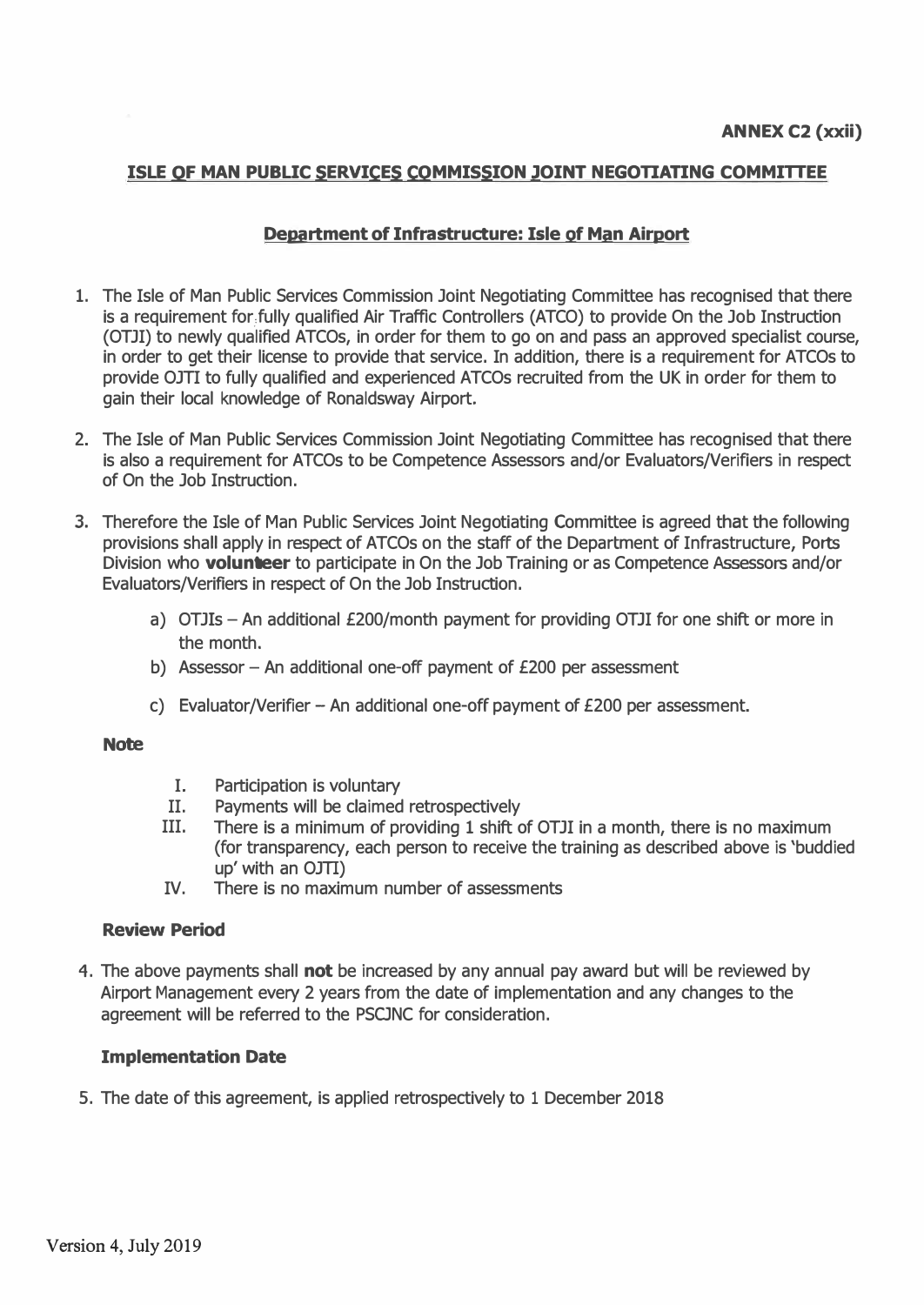Signed on behalf the Public Services Commission

Date  $\frac{1}{\sqrt{4}}$ 

Signed on behalf of Prospect<br>  $\begin{array}{ccc}\n\sqrt{2} & \sqrt{2} & \sqrt{2} & \sqrt{2}\n\end{array}$ Date  $4 - 7 - 2019$ 

Signed on behalf of Unite<br>Date DI (USU)